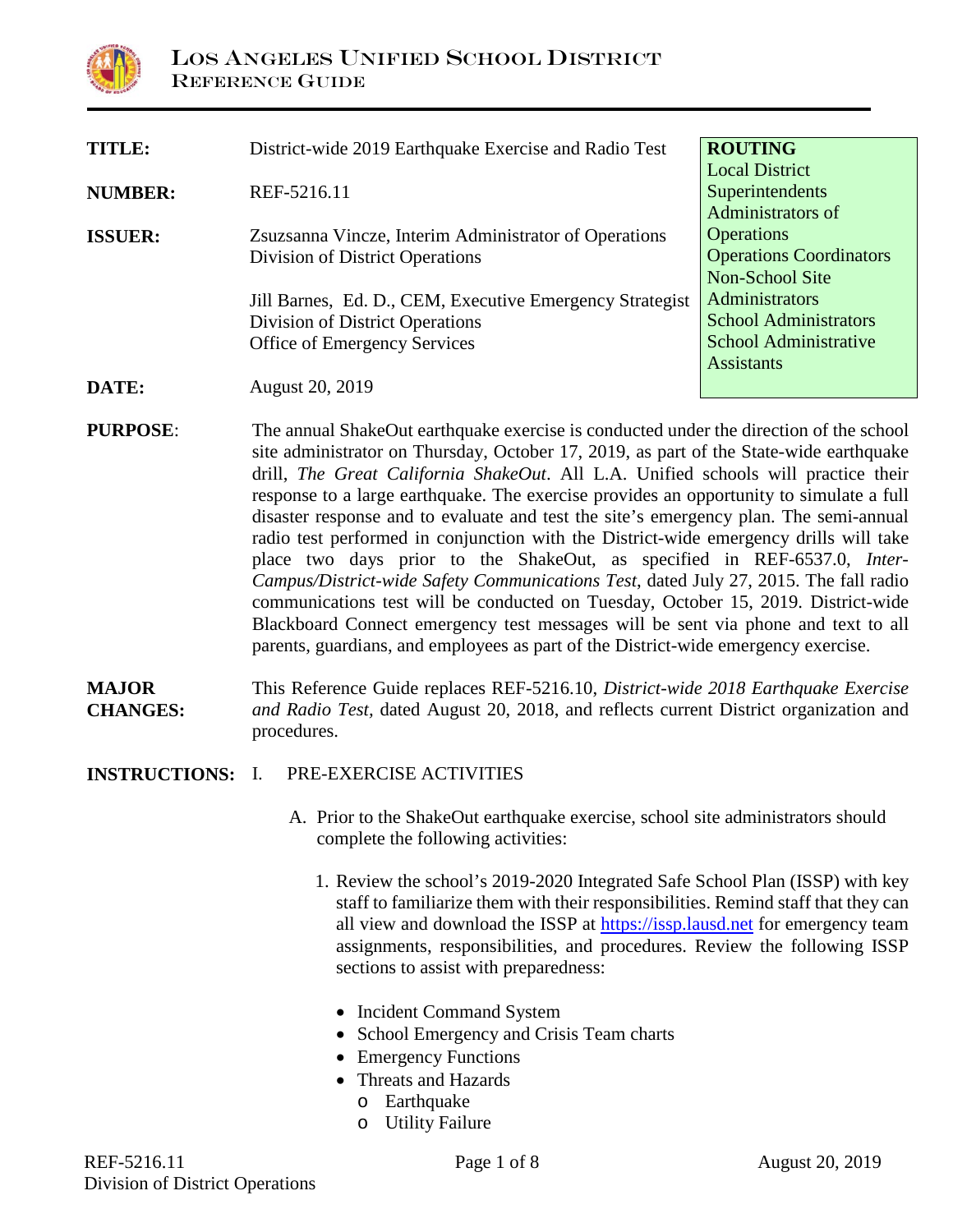

- Training/Exercise (Step 6, Planning View)
- 2. Distribute a memo with drill specifics and procedures to all staff. Include information about using single sign-on to access the ISSP at [https://issp.lausd.net.](https://issp.lausd.net/) A flyer to post with this information is available at [http://achieve.lausd.net/issp.](http://achieve.lausd.net/issp)
- 3. Issue letters to inform parents of the ShakeOut earthquake exercise (Attachments A–E). Letters are available in English, Spanish, Armenian, Chinese, and Korean.
- 4. Encourage staff and parents to download the LAUSD emergency plan app for smartphones and tablet devices. The employee version provides immediate access to 21 categories of emergency response procedures from the ISSP template. The version for the community and parents contains information about how L. A. Unified schools respond to a variety of emergencies. Information is available at [http://achieve.lausd.net/emergencyapps.](http://achieve.lausd.net/emergencyapps)
- 5. Update and review emergency procedures with students, staff, and other site users. Make sure that emergency cards and student and staff lists are complete and current, including in MiSiS. Schools should print out reports and lists to assist with student and staff accounting. All these documents should be in the School Emergency Response Box. For additional information see REF-5450.1, *School Emergency Response Boxes,* dated March 19, 2013.
- 6. Inspect and inventory emergency supplies and equipment, including those in the emergency bin and classrooms, and replace or add items as necessary. Refer to REF-5451.2, *School Site Emergency/Disaster Supplies,* dated August 15, 2016, which includes lists of required emergency supplies.
- 7. Ensure that school radios are fully functional. Batteries for handheld radios must be replaced every two years. If a two-way radio needs repair, follow the directions on the Radio Unit's "Equipment Repair Form" on the webpage listed below. For problems with the principal's emergency handheld radio or radio base station (located at secondary schools), submit an online service request, using the "Telecom" option. Schools should download the District's updated "LAUSD Emergency Radio Communications Reporting Tree" at [http://achieve.lausd.net/radiounit,](http://achieve.lausd.net/radiounit) as the current version may differ from the previous year.
- 8. Remind staff that school employees may be designated as "Disaster Service Workers," pursuant to *California Government Code, Section 3100* during an emergency and would remain at school to care for students and perform other emergency duties. Employees are to keep contact information updated using [http://ess.lausd.net](http://ess.lausd.net/) so that the District can keep employees informed during an emergency. District employees should have a comprehensive home emergency preparedness plan to support their family in their absence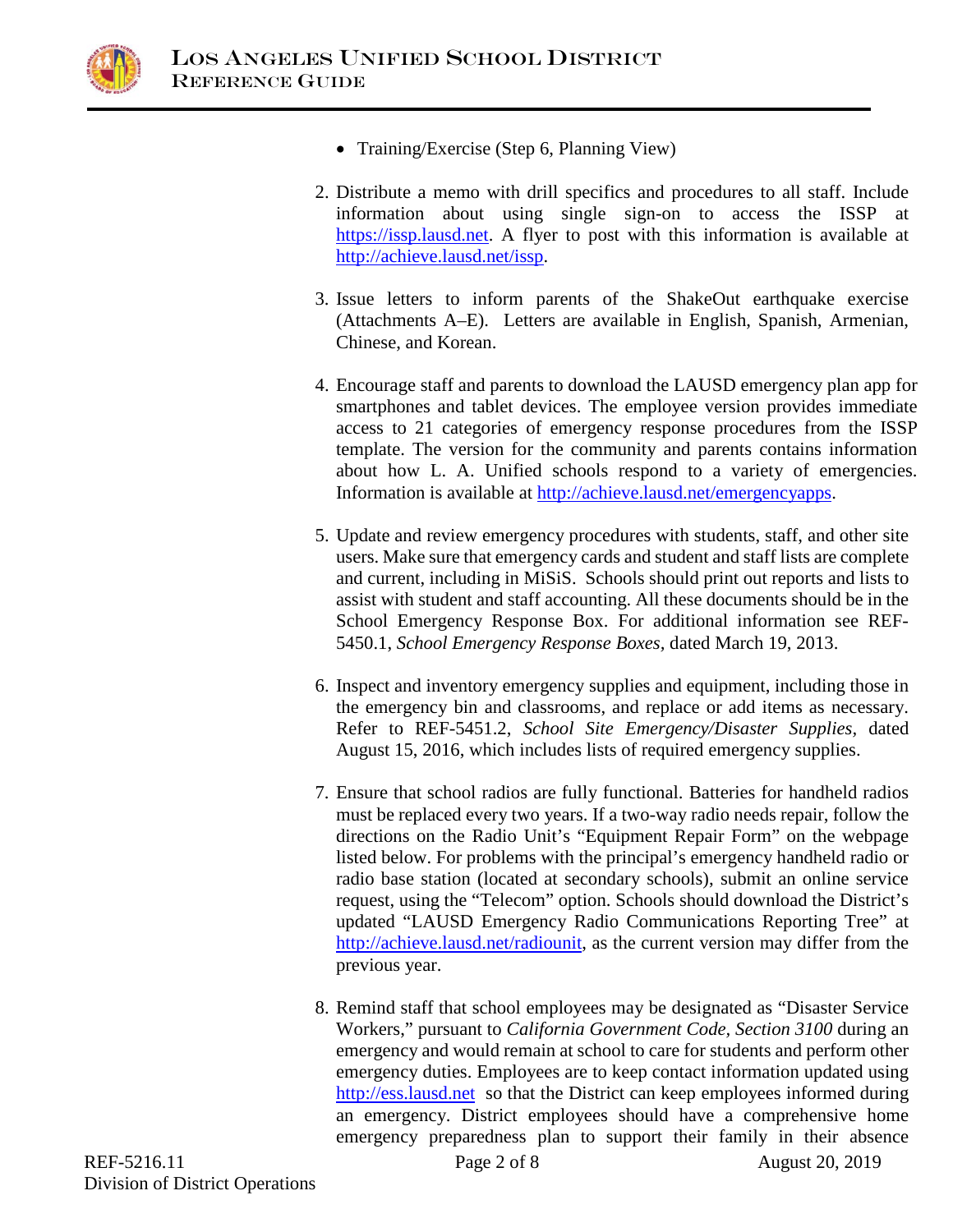

following an emergency. Employees can take the MyPLN, online courses STEPS 101: *Employee Duties during a Disaster* and STEPS 102: *Basic Emergency Preparedness for Home* for details on these topics. A [Be](https://achieve.lausd.net/Page/2692)  [Earthquake Ready](https://achieve.lausd.net/Page/2692) flyer for employees is also available on the Admin Corner page of the Emergency Services website.

- 9. Remind students to discuss specific family emergency plans with their parents to prepare for emergencies. Site administrators are encouraged to make parents aware of the American Red Cross site at [www.redcross.org,](http://www.redcross.org/) which has family emergency plans in English and Spanish.
- 10. Incorporate any additional employees who work with your students and/or staff into your drill plans. Include any before or after school program employees and itinerant instructors.
- 11. Plan for the ShakeOut exercise with representatives from all schools on campus, including small schools, charter schools, and any others. All schools on a site are to participate in the exercise together.
- 12. Provide earthquake information and resources to teachers and parents. A valuable, free resource for secondary classrooms and parent groups is Extreme Event. This earthquake role-playing game was developed by the National Academy of Sciences and emphasizes community resilience. Materials can be downloaded at [http://extreme-event.org.](http://extreme-event.org/)
- 13. Practice submitting a School Emergency Status Report (SESR). The SESR is an online tool that will help L. A. Unified compile critical disaster information from every school to get help and resources where it is needed in a large disaster (See Attachment H). During an actual disaster, schools will be notified if they need to submit a SESR. Principals and/or designees are to log in to [https://sesr.lausd.net](https://sesr.lausd.net/) and complete one SESR at any time during ShakeOut week. As this is a practice submission to gain familiarity with the tool, schools may create disaster data to submit.

### II. EXERCISE SCENARIO

On Thursday, October 17, 2019, at 10:15 a.m., a magnitude 7.2 earthquake occurs on the South San Andreas fault, causing a rupture from the Salton Sea all the way north to Lake Hughes. The slip along the fault measures 24 feet in some areas. The shaking lasts over two minutes. The physical damage to L.A. County's infrastructure is catastrophic. There is no electrical power. There are many water main breaks that reduce the availability of water. A "boil water" order has been issued to areas that do have water. Gas and sewer lines are also damaged. Caltrans and California Highway Patrol close all freeways and highway bridges until they can be inspected. Several pipelines carrying petroleum products across the fault line have ruptured and caught fire. The resulting large brush fires can be seen from all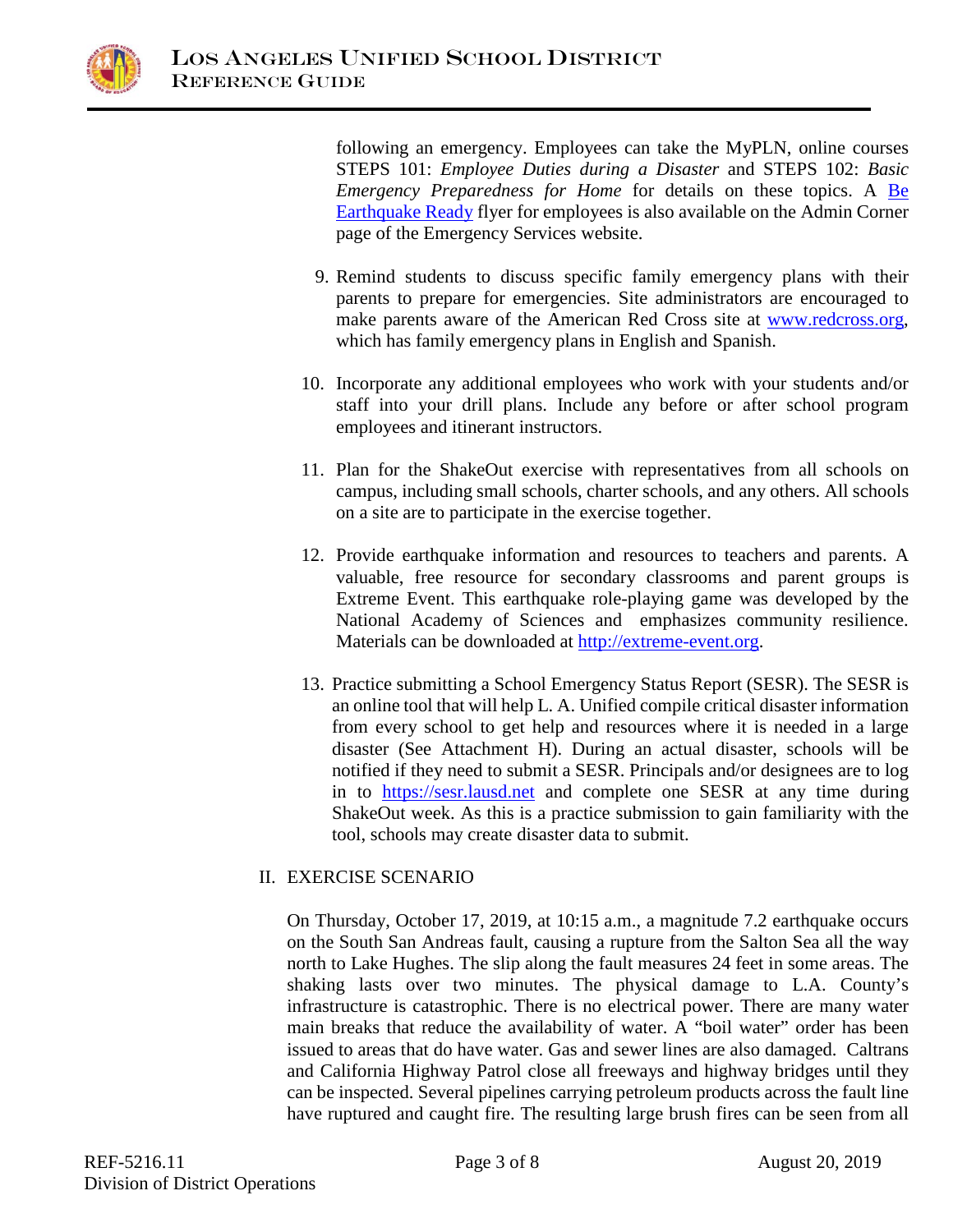

over Los Angeles. It is estimated that over 300,000 people are homeless because of extensive damage to their homes.

The school's telephone system is inoperable but all handheld radios work. Traffic comes to a halt as surface streets are severely impacted by excess traffic volume and inoperable traffic lights. Numerous fires have started, caused by severed underground gas lines. The Superintendent declares a state of emergency and orders employees to remain at their sites and shelter all students at schools until they can be reunited with a parent or legal guardian. Police and fire departments are overwhelmed by 911 calls and dispatchers will not say if or when units will respond. School staff must assume that they will be on their own to shelter and care for students and staff.

### III.EXERCISE STANDARDS

- A. The drill must continue long enough to determine the effectiveness of the school's emergency plan. The following elements of the plan must be activated and practiced, ensuring that skills have been mastered and everyone understands the following protocols and procedures:
	- Drop, Cover and Hold On for all students and staff
	- Total building evacuation to the designated emergency assembly area
	- Implement the school's Incident Command System (ICS) and activate all supporting teams to set up their stations and practice their roles, including:
		- o Assembly Area Team to account for all students and staff
		- o First Aid Team
		- o Request and Reunion Gate Teams
		- o Crisis/Psychological First Aid Team
		- o Search and Rescue Teams
		- o Security/Utilities Team
		- o Fire Suppression/Haz-Mat Team
	- Initiate a Blackboard Connect call to all parents from the safe assembly area
	- Designate areas for toilets, morgue, media, etc.
	- Complete the Emergency Drill Evaluation at [http://emergencydrills.lausd.net](http://emergencydrills.lausd.net/)
- B. In the event of inclement weather, the outdoor portions of the drill can be modified and/or rescheduled by the school site administrator but should not be cancelled. The purpose of this drill is to practice the procedures and skills that will be needed in response to a major event. While the event may be rescheduled within a few days of the given date to accommodate individual school needs, the drill must take place during the week of the standard drill date.
- C. Every effort should be made to make this drill as robust as possible so that all school members will be prepared to respond appropriately to a true catastrophic event. Site administrators are encouraged to include the following: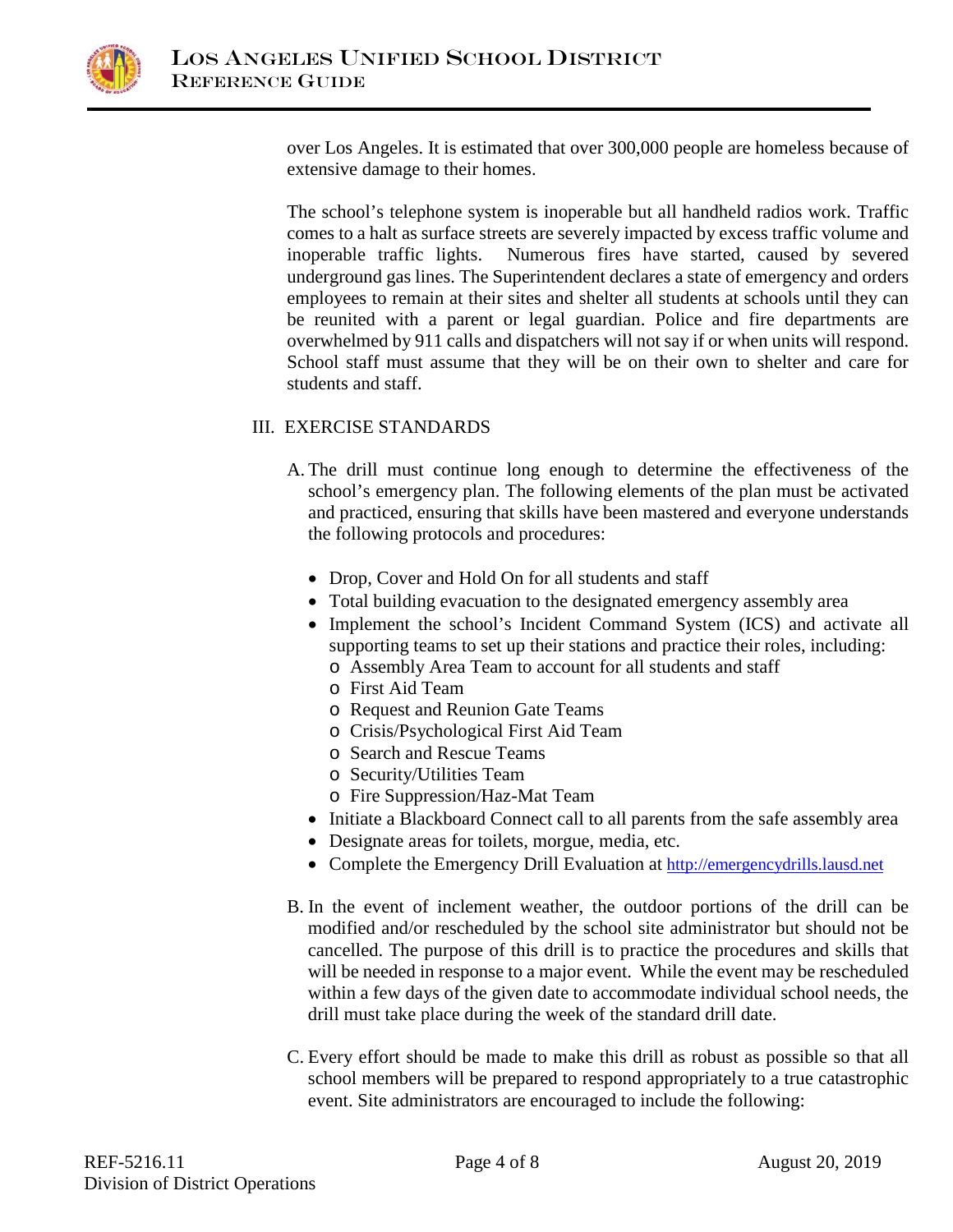

- 1. Earthquake sound effects can be used during your ShakeOut drill. A 40 second sound file can be downloaded at<https://shakeout.org/drill/broadcast> and played over the intercom during the drill.
- 2. Simulate that some stairwells or exits are blocked so that participants will be forced to consider alternate exits.
- 3. Select students and staff to portray injured victims to test how well they will be found, transported, treated and logged by school emergency responders. Use the Emergency Drill Triage Kit (Victim Tags) materials previously sent to schools. Replacement materials can be downloaded from the LAUSD Emergency Services website <https://achieve.lausd.net/Page/2309> on the Administrator's Corner page.
- 4. Encourage parents to participate in the drill by requesting their child at the request gate or by observing the exercise. Use this drill as an opportunity to show the school's preparedness to parents and reassure them that the school is ready for such events and that the students are safe and secure at school during an emergency.
- 5. The site administrator should send a Blackboard Connect message to the parents from the Assembly Area. The message can be simply, "All students and staff are now practicing their emergency earthquake response procedures as part of the Great California ShakeOut". For assistance on how to use Blackboard Connect from the field please refer to [http://bbc.lausd.net.](http://bbc.lausd.net/) Principals can also call Blackboard Connect directly for assistance at (866) 435-7684. The MyPLN STEPS Course 407, "Communication Methods in an Emergency," addresses sending Blackboard Connect messages from a location other than an office.
- 6. Simulate changes in weather or other conditions that would require the emergency response team to adapt and modify their response.
- 7. Pump water from one water barrel and distribute it to one class to test the school's ability to provide water to students.
- 8. Set up one portable toilet to practice how it will be done in an emergency and to remind students and staff that this will be part of the school's emergency response.
- 9. Set up any tents or tarps that are in the emergency bin so that staff will know that these supplies are on campus and have practice using them before an actual emergency.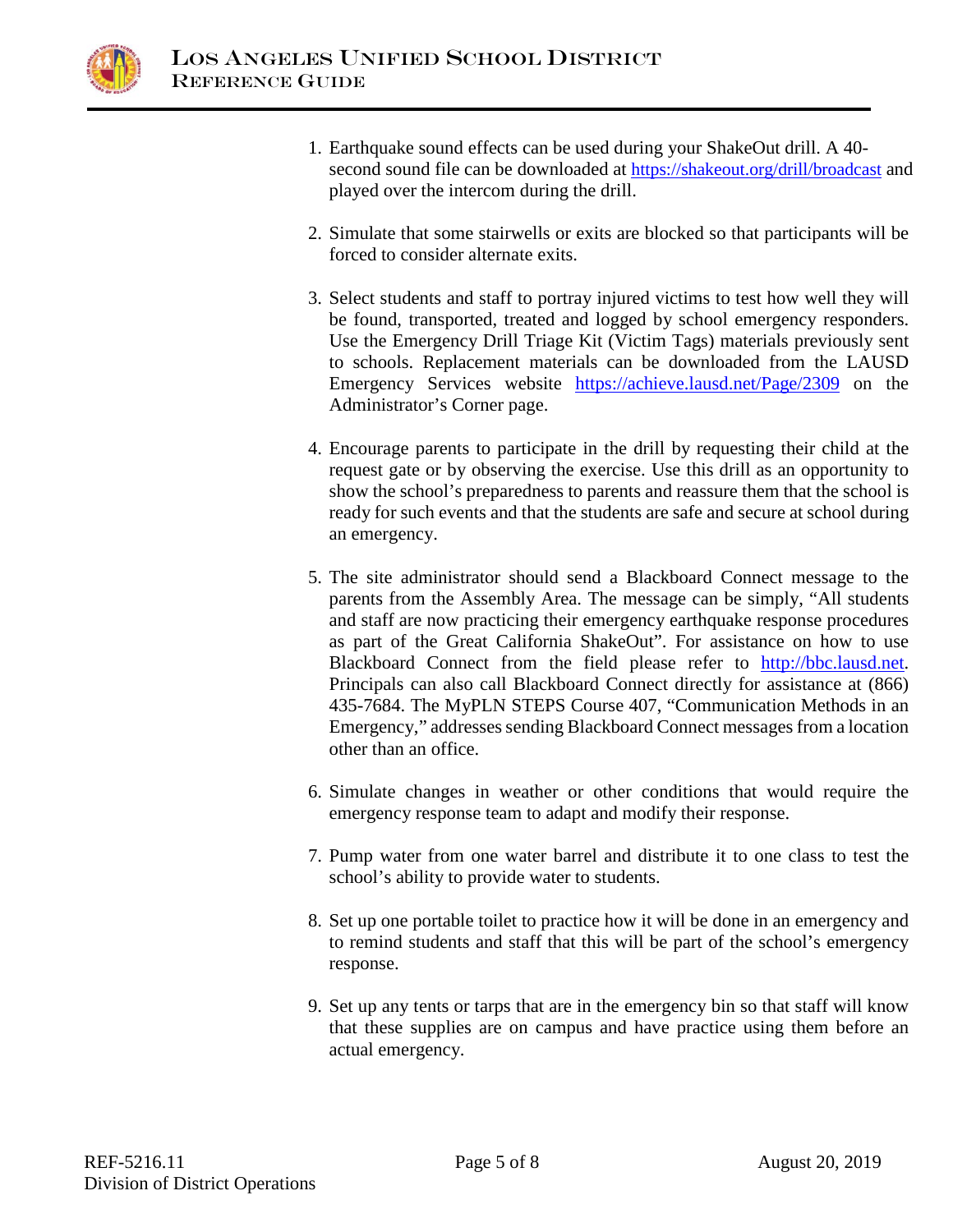

### IV.EMERGENCY TEAM LOG PROCEDURES

Each emergency team should be issued an adequate number of Emergency Response Team Log forms (Attachment G) to document events for evaluation. In actual emergencies, these logs would also be used to document any costs the District may claim for reimbursement from State and/or Federal agencies.

### V. EVALUATION PROCEDURES

At the conclusion of the ShakeOut earthquake exercise, school site administrators are to complete the attached Emergency Drill Evaluation Worksheet (Attachment F). Additional copies can be downloaded from the Emergency Services website at <http://achieve.lausd.net/emergencyservices> on the Administrator's Corner page.

Once the drill and evaluation worksheet have been completed, school personnel are to log on to [http://emergencydrills.lausd.net](http://emergencydrills.lausd.net/) and enter the information from the worksheet. A drill completion certificate will be automatically generated and emailed. The certificate is to be retained in the log for proof of compliance during an inspection. Once the drill information has been submitted online, the data worksheet can be placed in the school's drill log. For additional assistance see REF-5803.4, *Emergency Drills and Procedures,* dated August 29, 2018.

### VI. RADIO TEST

The fall radio communications test is scheduled for Tuesday, October 15, 2019, at 10:00 a.m. (See REF-6537.0, *Inter-Campus/District-Wide Safety Communications Test).* A District-wide Blackboard Connect emergency test message will also be sent to all parents, guardians, and employees on this date as part of the District-wide emergency exercise.

ITD Telecommunications Branch will conduct a communications test of the following systems:

- School radio system used to contact School Police
- Back-up phone system (using the fax line)
	- o Voice message will be sent to all school fax lines
- Superintendent's Emergency Notification System
	- o Reminder message will be sent to all principals

Schools are expected to conduct a test of all back-up school communication systems, such as:

- Internal campus radios
- Cell phone contact list for staff
- E-mail distribution list for staff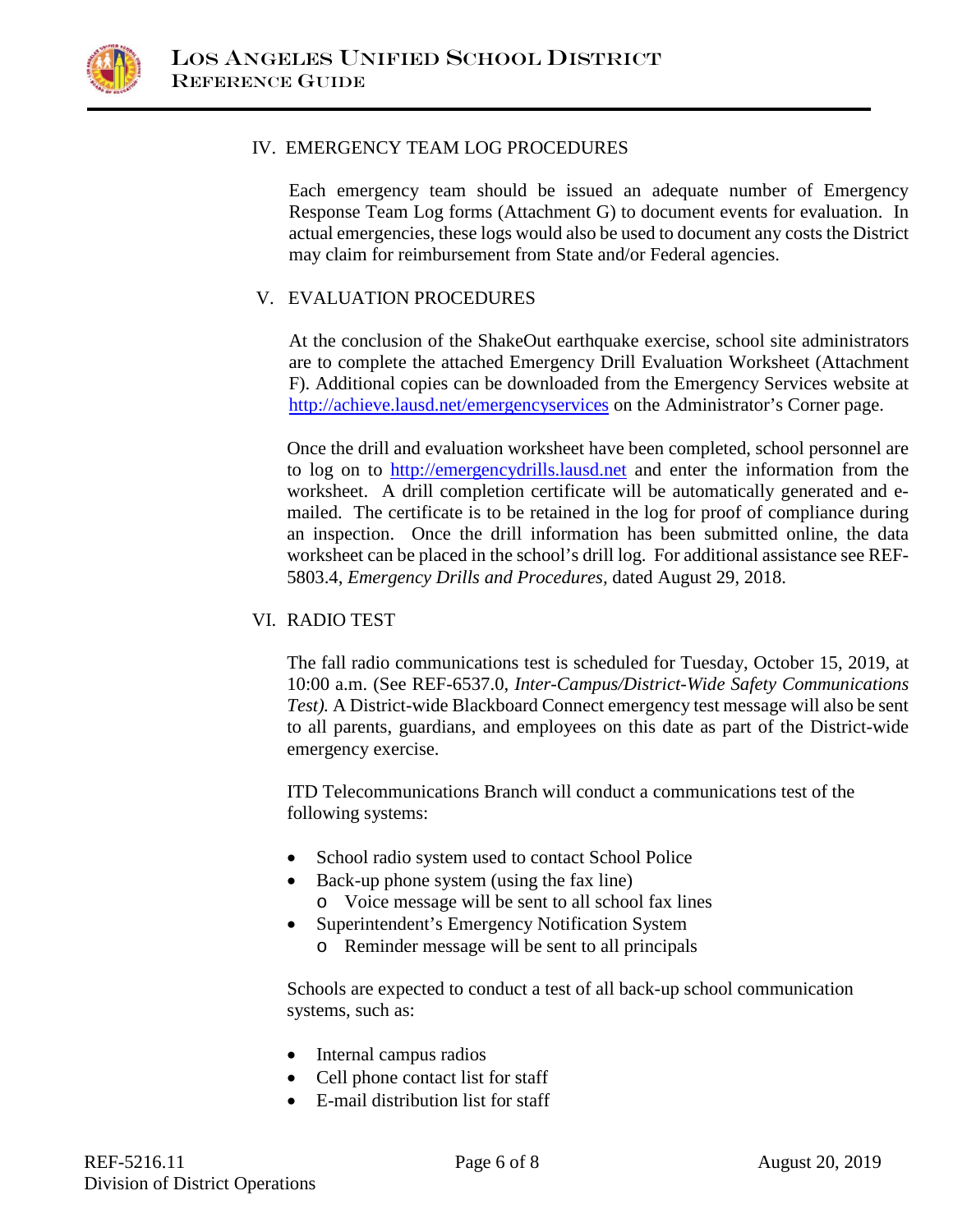

|                                    | Schools can download the District's updated "Radio Tree" and other documents from<br>the radio unit web site at http://achieve.lausd.net/radiounit.                                                                                                                                                                                                                                                                                                                                                                                                                              |  |  |  |  |  |
|------------------------------------|----------------------------------------------------------------------------------------------------------------------------------------------------------------------------------------------------------------------------------------------------------------------------------------------------------------------------------------------------------------------------------------------------------------------------------------------------------------------------------------------------------------------------------------------------------------------------------|--|--|--|--|--|
|                                    | After concluding the radio test, school site administrators are to complete the Radio Test<br>Emergency Drill Evaluation at http://emergencydrills.lausd.net.                                                                                                                                                                                                                                                                                                                                                                                                                    |  |  |  |  |  |
| <b>AUTHORITY:</b>                  | California Government Code, Section 3100<br>California Government Code, 8607<br>California Education Code, Sections 35295-35297<br>California Disaster Assistance Act<br>California Code of Regulations, Title 19, Section 3.13<br>California Code of Regulations, Sections 2400-2450<br>California Administrative Code, Title 5, Educational facilities<br>Los Angeles Municipal Code, Section 57.111.06                                                                                                                                                                        |  |  |  |  |  |
| <b>ASSISTANCE:</b>                 | For assistance or further information, please contact District Operations - Emergency<br>Services at (213) 241-5337.                                                                                                                                                                                                                                                                                                                                                                                                                                                             |  |  |  |  |  |
|                                    | To report broken base stations, contact the Information Technology Division Service<br>Desk at (213) 241-5200.                                                                                                                                                                                                                                                                                                                                                                                                                                                                   |  |  |  |  |  |
|                                    | Administrators may consult the L. A. Unified Emergency Services website at<br>http://achieve.lausd.net/emergencyservices for emergency-related resources, including:<br>Sample school documents for school staff<br>$\bullet$<br>District documents and resources<br>$\bullet$<br>Links<br>$\bullet$<br>Preparedness information<br>Preparedness power-point presentations<br>$\bullet$                                                                                                                                                                                          |  |  |  |  |  |
| <b>RELATED</b><br><b>RESOURCES</b> | The L. A. Unified employee personal emergency preparedness campaign titled "YOYO"<br>7 – You're On Your Own for 7 Days" is available at http://Y0Y07.lausd.net and consists<br>of a website, poster and 30-second video Public Service Announcement.                                                                                                                                                                                                                                                                                                                             |  |  |  |  |  |
|                                    | Blackboard Connect support can be found at http://bbc.lausd.net or (866) 435-7684.                                                                                                                                                                                                                                                                                                                                                                                                                                                                                               |  |  |  |  |  |
|                                    | Site administrators are encouraged to direct all school staff to the Safety Training for<br>Emergency Preparedness at Schools (STEPS) program website for training resources,<br>including a list of MyPLN online training on earthquake-related emergency procedures.<br>Each course generates a certificate upon completion, which administrators can copy and<br>keep to track which employees have received which trainings. A full list of STEPS<br>courses is available at http://steps.lausd.net.<br>STEPS courses relevant to earthquakes include:<br>For all employees: |  |  |  |  |  |
|                                    | STEPS 101 – Employee Duties during an Emergency<br>STEPS 102 - Basic Emergency Preparedness for Home                                                                                                                                                                                                                                                                                                                                                                                                                                                                             |  |  |  |  |  |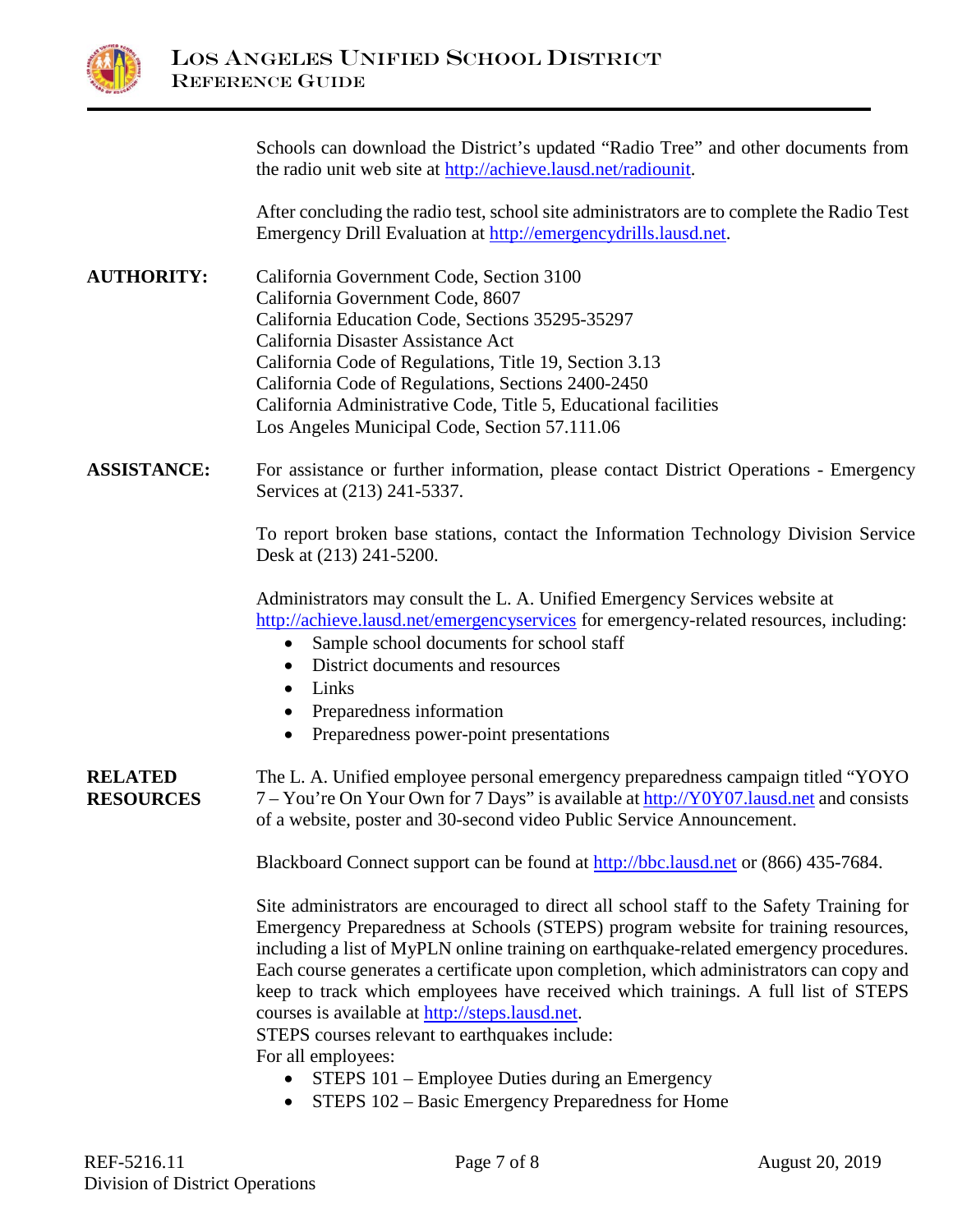

For classroom-level staff:

- STEPS 202 What to Do if There is an Earthquake at School
- STEPS 206 Classroom Hazard Mitigation Making Classrooms Safer Before the Emergency
- STEPS 210 Assisting Students with Special Needs during an Emergency
- STEPS 211 Common Pediatric Medical Emergency Considerations
- STEPS 213 Duties of the School Emergency First Aid Team
- STEPS 214 Duties of the School Search and Rescue Team

For school-level staff:

- STEPS 400 Basics of School Site Emergency Management
- STEPS 402 Planning for and Responding to an Earthquake at School
- STEPS 407 Communication Methods during an Emergency
- STEPS 419 Student Release and Parent Reunification Procedures Following an Emergency
- STEPS 420 Incident Command System Structuring your Emergency Response Plan
- STEPS 421 Principles of Unified Command; Working with First Responders and Outside Agencies

Related District Documents:

REF-6537.0 Inter-Campus/District-Wide Safety Communications Test REF-5450.1 School Emergency Response Boxes REF-5451.2 School Site Emergency/Disaster Supplies REF-5803.4 Emergency Drills and Procedures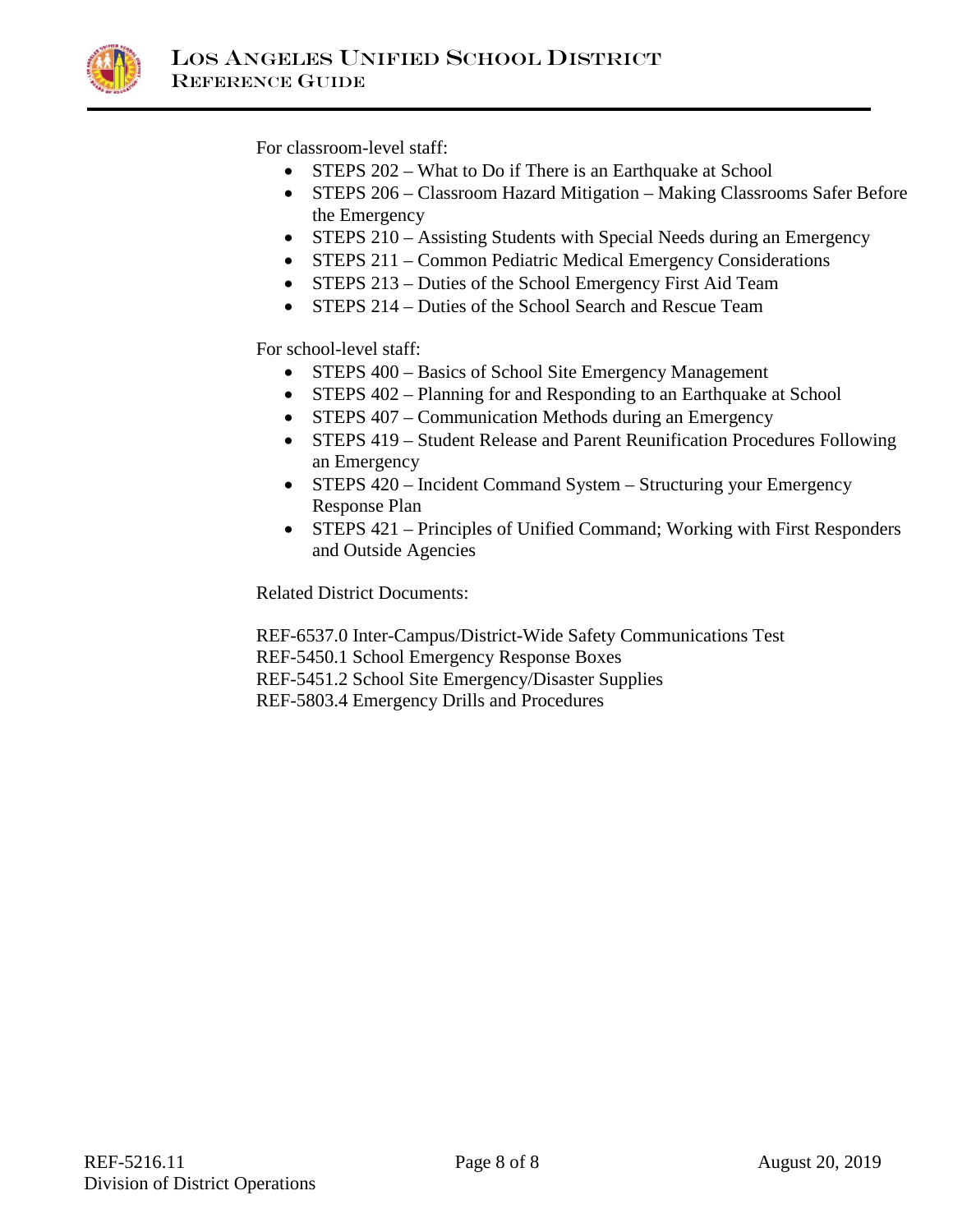## **SAMPLE EMERGENCY DRILL NOTIFICATION LETTER TO PARENTS ATTACHMENT A**

(School Letterhead)

(Date)

Dear Parents(s) or Guardian(s):

The safety and welfare of our students and staff are our highest priorities. To provide schools an opportunity to practice emergency response procedures, the Superintendent of Schools has asked all students and staff to participate in a District-wide emergency preparedness drill on \_\_\_\_\_\_\_\_\_\_\_\_\_\_\_\_\_\_\_\_\_\_\_\_\_\_\_, at \_\_\_\_\_\_\_\_\_\_\_\_\_\_. Please be advised that students will be dismissed at the regular time on this day.

The goals of the training drill are to improve our ability to protect students, save lives, and reduce injuries. As part of the drill, the students and staff will participate in the activation of our school's Integrated Safe School Plan. You are encouraged to participate in this drill. For information about how your school prepares for emergencies, you may check the website [http://achieve.lausd.net/pei.](http://achieve.lausd.net/pei) Information is available in five languages.

Please make sure that all contact information for your child is current at school, so that in the event of an actual emergency, we can reach you.

Prior to the drill, please discuss with your child your family's home emergency preparedness plan. Several resources are available to help you prepare. The American Red Cross has outstanding materials. You can obtain Red Cross materials in English or in Spanish from their website: [http://www.redcross.org](http://www.redcross.org/) or by calling the Los Angeles Chapter at (310) 445-9900. Your telephone directory also has valuable information on first aid, CPR and home preparedness.

If you have any questions or need further information, please do not hesitate to call our school office at \_\_\_\_\_\_\_\_\_\_\_\_\_\_\_\_\_\_\_\_\_\_.

(School telephone number)

Sincerely,

Principal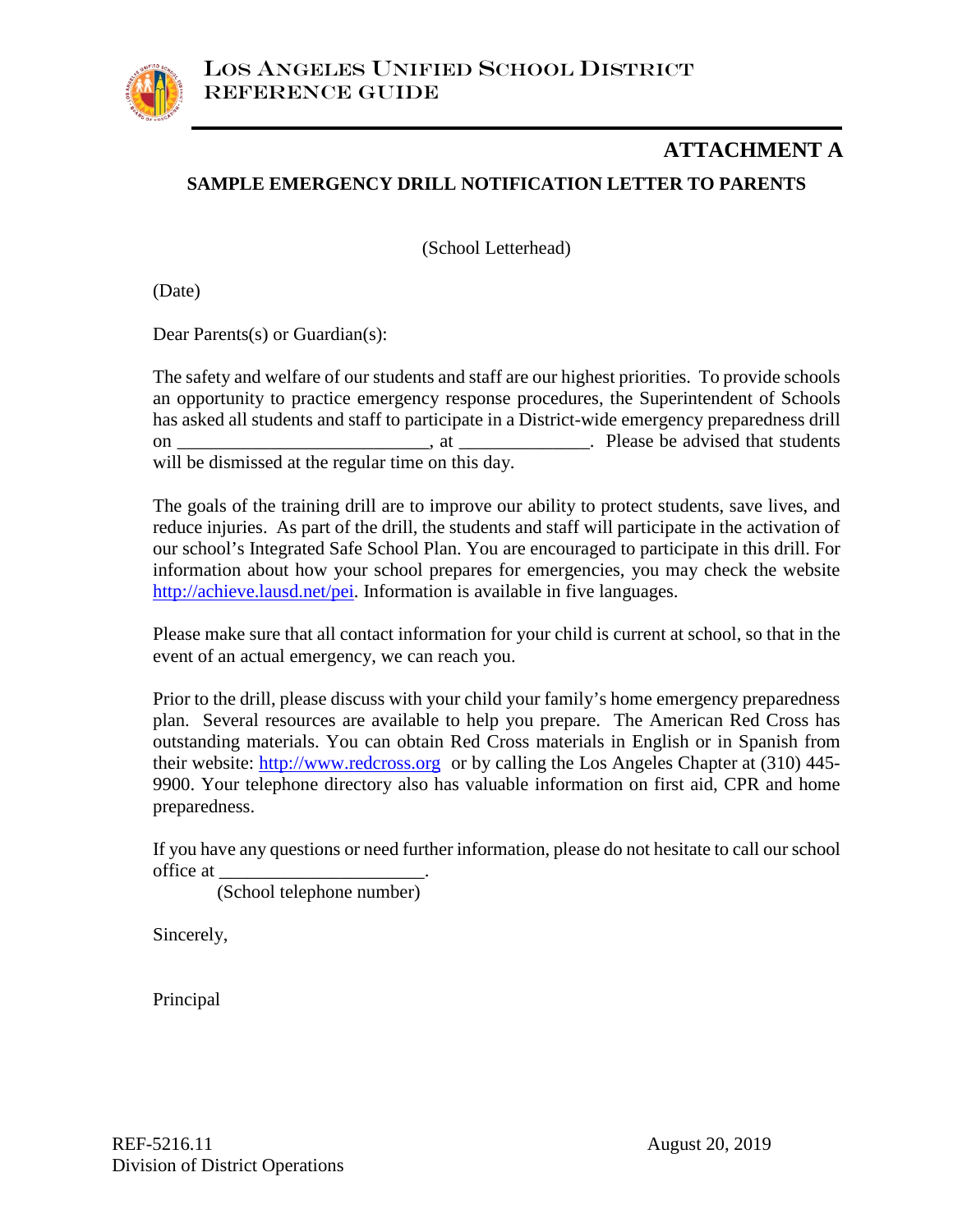

## **ATTACHMENT B**

### SAMPLE EMERGENCY DRILL NOTIFICATION LETTER TO PARENTS

(School Letterhead)

(Fecha)

Estimados padres de familia o tutores legales:

La seguridad y el bienestar de nuestros alumnos y del personal son nuestras prioridades fundamentales. A fin de que las escuelas tengan la oportunidad de practicar los procedimientos a seguir en caso de una emergencia, el superintendente escolar le ha solicitado a todo el personal y los estudiantes que lleven a cabo un ejercicio de simulacro de preparación para emergencias que abarcará a todo el Distrito y se realizará el \_\_\_\_\_\_\_\_\_\_\_\_\_\_\_\_\_\_\_\_\_ de \_\_\_\_\_\_\_\_, a las \_\_\_\_\_\_\_\_\_\_\_\_\_\_\_\_\_. Ese día, el horario de salida de clases será el habitual.

El objetivo de este ejercicio de entrenamiento es mejorar nuestra capacidad para proteger a los estudiantes, salvar vidas, y limitar las lesiones que se pudieran producir. Como parte de dicho entrenamiento, los estudiantes y el personal participarán en la activación de nuestro Plan de Seguridad Escolar. Se insta a todos a tomar parte en el simulacro. Para información sobre cómo se prepara su escuela para emergencias, pueden revisar el sitio web [http://achieve.lausd.net/pei.](http://achieve.lausd.net/pei) La información se encuentra disponible en cinco idiomas.

Por favor, asegúrense de tener a día la información de su hijo(a) para poder ponernos en contacto con usted en caso de una emergencia real.

Solicitamos a los padres de familia que, antes de la fecha de realización del simulacro, conversen con sus hijos acerca del plan de preparación que tengan en sus hogares. Existe una serie de recursos disponibles para ayudarles a estar mejor preparados. La Cruz Roja cuenta con material extraordinario., el cual puede obtenerse en inglés o español visitando el portal de Internet en: http://www.redcross.org, o llamando a la sección de Los Ángeles al (310) 445-9900. En la guía telefónica también se puede encontrar información valiosa sobre primeros auxilios, la resucitación cardiopulmonar (CPR, por sus siglas en inglés), y preparación para el hogar.

Si tiene alguna otra pregunta o necesita más información, por favor no dude en llamar a la oficina de la escuela al \_\_\_\_\_\_\_\_\_\_\_\_\_\_\_\_\_\_\_\_\_\_\_\_\_\_\_\_\_\_\_\_

(número de teléfono de la escuela)

Atentamente,

Director(a)

21173ajs\_Translated by the LAUSD Translations Unit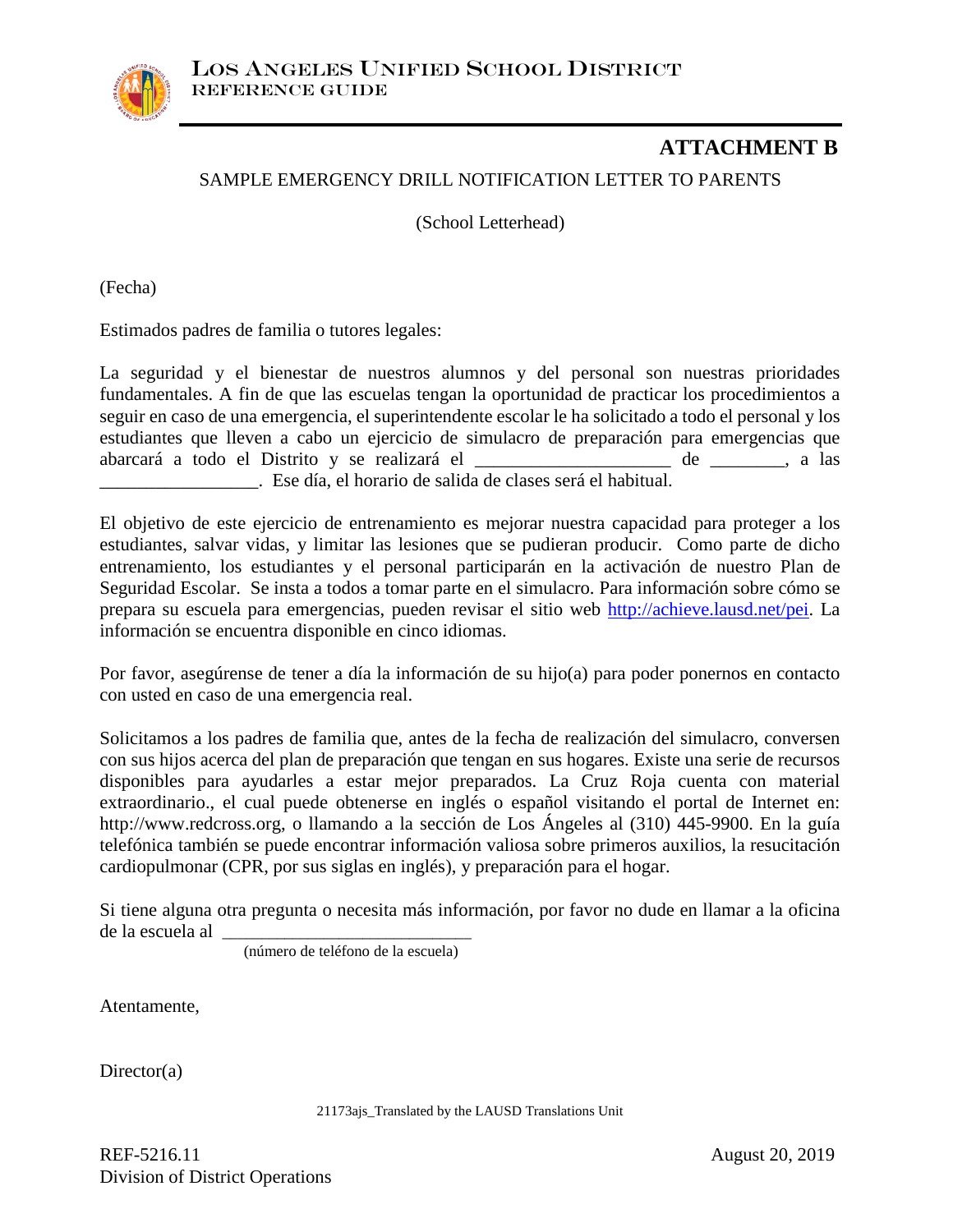### **SAMPLE EMERGENCY DRILL NOTIFICATION LETTER TO PARENTS ATTACHMENT C**

(School Letterhead)

(날짜)

친애하는 학부모(들) 또는 보호자(들)께:

우리 학생들과 교직원의 안전 및 복지는 저희에게 가장 중요합니다. 학교들에게 비상 사태 대응 절차를 연습할 기회를 제공하기 위해, 총 교육감은 모든 학생들과 교직원들이 \_\_\_\_\_\_\_\_\_\_\_\_\_\_\_\_\_\_\_\_\_\_\_에 \_\_\_\_\_\_\_\_\_\_\_\_\_\_\_\_에서 실시하는 교육구-차원 비상 사태 대처 예행 연습에 참여할 것을 요청했습니다. 당일 학생들은 정규 시간에 하교한다는 것을 알립니다.

이런 예행 연습의 취지는 학생을 보호하고, 생명을 구하며, 부상을 줄일 수 있는 우리의 능력을 향상시키기 위함입니다. 본 예행 연습의 일부로서, 학생들과 교직원들은 본교의 안전 학교 플랜(Safe School Plan) 실행에 참여할 것입니다. 본 예행 연습에 참여해주실 것을 권합니다. 학교가 어떤 비상 대책을 준비하고 있는지에 대한 정보를 원한다면, [http://achieve.lausd.net/pei.](http://achieve.lausd.net/pei)를 검색하십시오. 다섯 언어로 번역되어 있습니다.

현재 자녀가 다니는 학교에 부모님과 연락할 수 있는 모든 정보가 정확히 있는지 확인해주십시오. 그래야만, 실제로 비상 상태가 발생한 경우는 학교는 부모님과 연락할 수 있습니다.

예행 연습이 있기 전에, 자녀와 함께 귀하 가정의 비상 시 대처 플랜에 대해 논의하기를 부탁드립니다. 도움이 될만한 여러 자원을 구할 수 있습니다. 미 적십자사는 훌륭한 자료를 제공하며, 이런 정보는 영어 또는 스패니쉬로 작성된 미적십자사 웹사이트에서 구할 수 있습니다: [http://www.redcross.org.](http://www.redcross.org/) 또는 로스앤젤레스 찹터에 (213) 739-5200 으로 전화하셔도 됩니다. 전화 주소록에도 응급조치법, CPR, 패밀리 대처법에 대한 좋은 정보들이 있습니다.

질문이 있거나 추가 정보를 원한다면, 주저마시고 본교 사무실에 (School Telephone Number)으로 전화하십시오.

안녕히 계십시오,

교장

21173ym\_Translated by the LAUSD Translations Unit (Korean)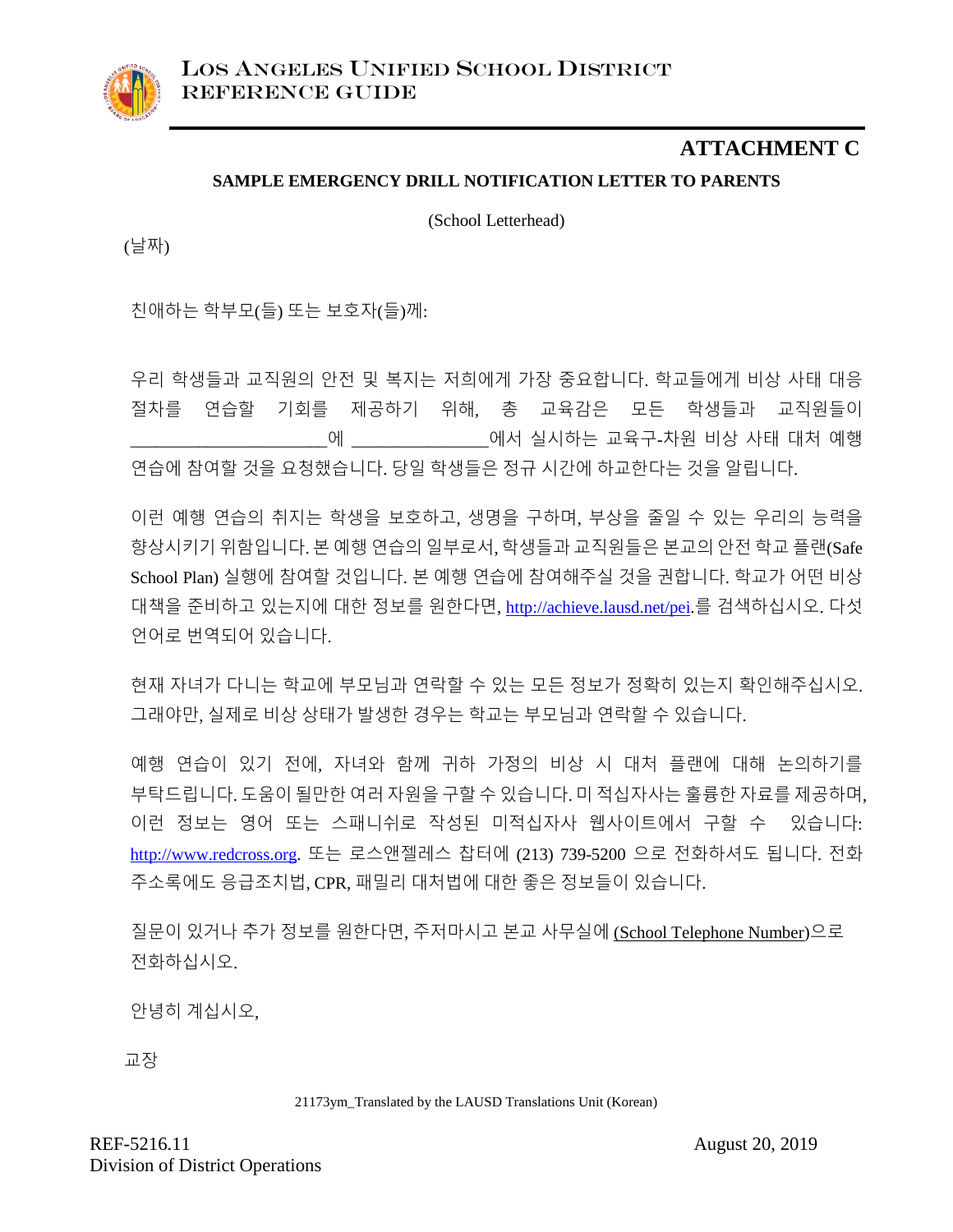

## **ATTACHMENT D**

### **SAMPLE EMERGENCY DRILL NOTIFICATION LETTER TO PARENTS**

(School Letterhead)

(Date)

亲爱的家长或监护人们:

学生和教职员的安全与福祉是我们最优先的事。为提供学校机会做紧急事故应因程 序的操练,学区总监要求全体学生和教职员在 \_\_\_\_\_\_\_\_\_\_\_\_\_\_\_\_\_\_\_\_\_\_\_\_\_\_(Date), 的\_\_\_\_\_\_\_\_\_\_\_\_\_\_\_\_\_\_\_\_\_\_\_\_\_\_\_\_\_时间参加全学区的紧急事故预备操练。请告知 学生们,当日的正常课程停止。

操练的目的是要增进我们保护学生的能力,拯救生命,和减少伤害。操练中的一部 分是学生和教职员参加我们学校安全学校计划的启动。鼓励你們每一位都来参加。 如果想知道你们学校如何对紧急情况做准备,你们可以上网至下述网址查询: <http://achieve.lausd.net/pei>。会为你们安排五种语言来查找这些资讯。

请确保你们在学校为你们孩子提供的联系人名单都是最新的。这样,一旦确实有紧 急情况出现时,我们就可以联系上你们。

前来参加操练之前,请和你孩子讨论你家中的预备计划。有几处资源可以帮助你预 备。美国红十字会有很好的材料。你可以从网上取得红十字会的英文和西班牙文的 材料,网址是:[www.redcross.org](http://www.redcross.org/) 或是打电话给洛杉矶分会 (310) 445-9900. 。在你的 电话簿上也有宝贵的急救,心脏复苏 (CPR) 和家庭预备资料。

如果你有任何问题或需要进一步的资料,请随时打电话到学校的办公室。电话是

\_\_\_\_\_\_\_\_\_\_\_\_\_\_\_\_\_\_\_\_\_\_\_\_\_\_\_\_\_\_\_\_ (学校电话号码)

诚挚地,

校长

21173ep\_Translated by the LAUSD Translations Unit (Chinese)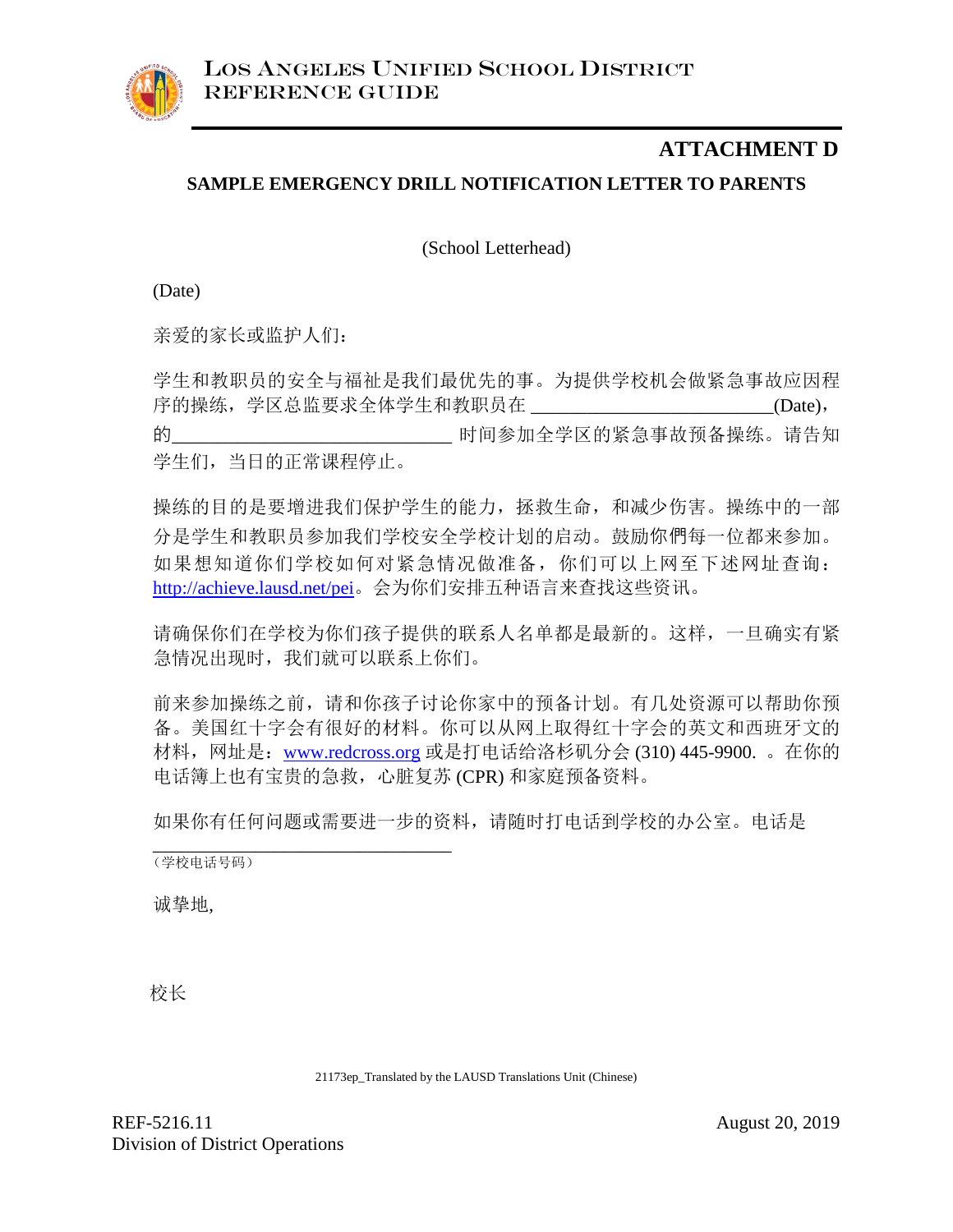## **SAMPLE EMERGENCY DRILL NOTIFICATION LETTER TO PARENTS ATTACHMENT E**

(School Letterhead)

(Date)

Հարգելի ծնող(ներ) կամ խնամակալ(ներ),

Մեր աշակերտների և աշխատակազմի անվտանգությունն ու բարեկեցությունը մեր առաջնահերթ խնդիրներն են: Որպեսզի դպրոցները ստանան հնարավորություն գործնականում կիրառել արտակարգ իրավիճակների արձագանքման ընթացակարգը, դպրոցների վերակացուն խնդրում է բոլոր աշակերտներին և աշխատակազմին մասնակցել շրջանի մասշտաբով կազմակերպվող արտակարգ իրավիճակների պատրաստվածության վարժություններին \_\_\_\_\_\_\_\_\_\_\_\_\_\_\_\_\_\_\_\_\_\_\_\_\_\_\_, ժամը \_\_\_\_\_\_\_\_\_\_\_\_\_\_: Տեղեկացնում ենք, որ այդ օրը աշակերտները կազատվեն դասերից:

Ուսուցողական վարժությունների նպատակներն են՝ բարելավել աշակերտներին պաշտպանելու մեր ունակությունը, փրկել մարդկային կյանքեր և նվազեցնել վնասվածքները: Վարժությունների մի մասն էլ կկազմի աշակերտների և աշխատակազմի մասնակցությունը մեր դպրոցի Անվտանգության ծրագրում: Կոչ ենք անում ձեզ մասնակցել այս վարժություններին: Եթե ցանկանում եք տեղեկություններ ստանալ, թե ինչպես է ձեր դպրոցը պատրաստվում արձագանքել արտակարգ իրավիճակներին, կարող եք այցելել կայքը՝ [http://achieve.lausd.net/pei:](http://achieve.lausd.net/pei) Տեղեկությունները հասանելի են հինգ լեզվով:

Խնդրում ենք համոզվել, որ բոլոր կոնտակտային տեղեկությունները ձեր երեխայի վերաբերյալ առկա են դպրոցում, որպեսզի իրական արտակարգ իրավիճակի դեպքում մենք կարողանանք կապվել ձեզ հետ:

Նախքան վարժությունները խնդրում ենք քննարկել ձեր երեխայի հետ տան պայմաններում արտակարգ իրավիճակներին պատրաստվածության պլանը: Առկա է մի քանի ռեսուրս, որոնք կօգնեն ձեզ պատրաստվել: Ամերիկյան Կարմիր խաչը ունի շատ օգտակար նյութեր: Դուք կարող եք ձեռք բերել Կարմիր խաչի նյութերը անգլերեն կամ իսպաներեն իրենց կայքում՝ [http://www.redcross.org,](http://www.redcross.org/) կամ զանգահարել Լոս Անջելեսի բաժանմունք՝ (310) 445-9900: Ձեր հեռախոսային տեղեկատուն ևս ունի օգտակար տեղեկություններ առաջին օգնության, CPR-ի և տան պայմաններում պատրաստվածության մասին:

Եթե դուք ունեք որևէ հարց կամ ձեզ պետք է լրացուցիչ տեղեկատվություն, խնդրում ենք զանգահարել մեր դպրոցի գրասենյակ (դպրոցի հեռախոսահամար):

Հարգանքով,

Տնօրեն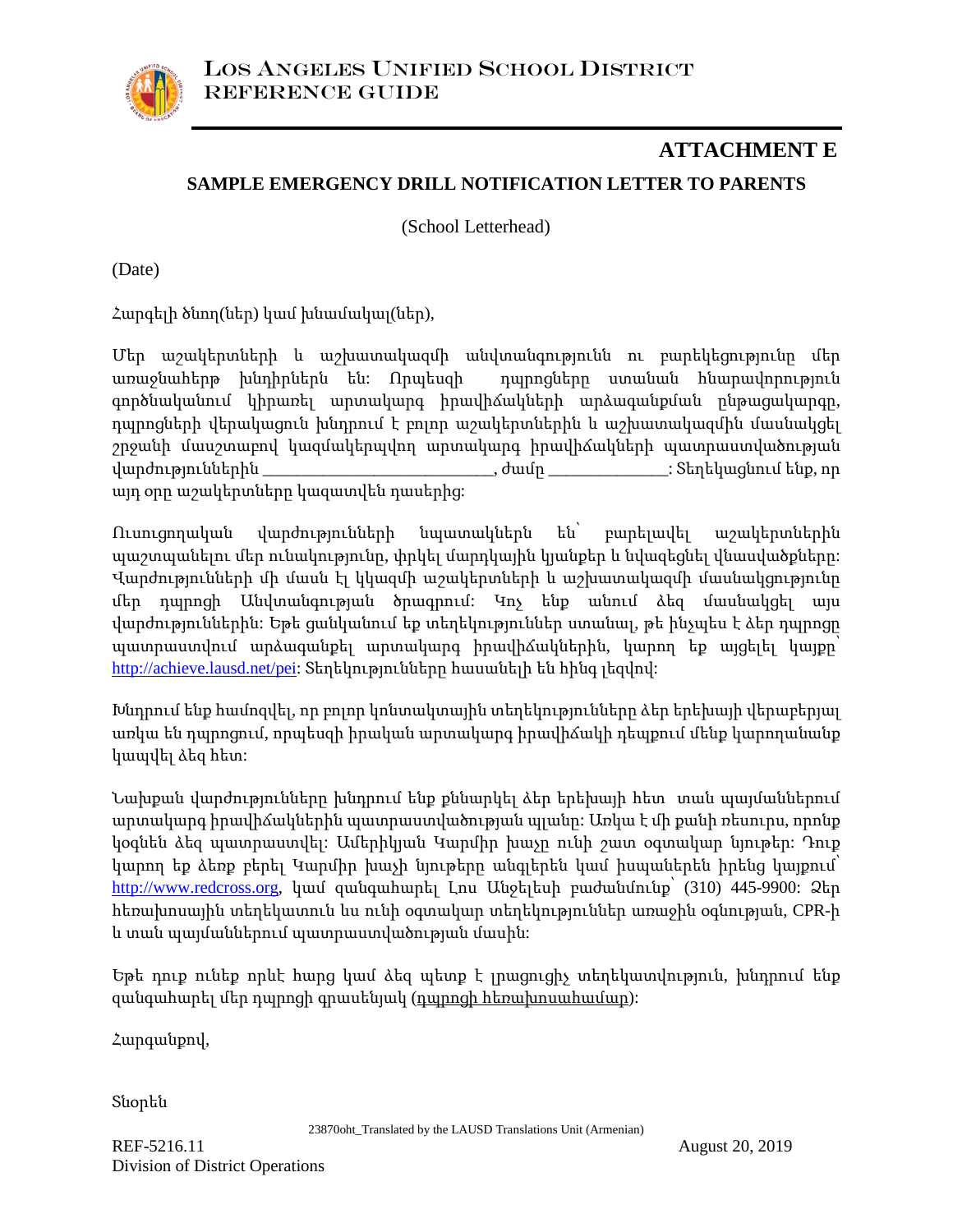

# **EMERGENCY DRILL EVALUATION WORKSHEET ATTACHMENT F**

You may use this form to record your drill information prior to submitting through [http://emergencydrills.lausd.net.](http://emergencydrills.lausd.net/) Schools are expected to submit an evaluation after each emergency drill. A drill certificate of completion will be e-mailed upon completing and submitting this evaluation. E-mails containing drill certificates should be archived. Drill certificates should be printed and retained in the emergency drill log book for proof of compliance during inspections.

**School\***:

| First and Last Name (of person completing this form)*: __________________________<br><b>Position</b> (of person completing this form) <sup>*</sup> :                                                                                                                                          |
|-----------------------------------------------------------------------------------------------------------------------------------------------------------------------------------------------------------------------------------------------------------------------------------------------|
| Check appropriate box regarding the submission of this drill evaluation*:<br>New submission $\Box$ Resubmission (to correct a previous submission)                                                                                                                                            |
| 2. Time Drill Started (based on alert)*: (a.m./p.m.)<br>3. Time Drill Completed (when everyone was accounted for)*:<br>(a.m./p.m.)<br>4. Emergency Drill Type*:<br>$\Box$ Earthquake (Drop/Cover/Hold On)<br>Fire<br>$\vert$ Lockdown<br>Shelter in Place $\Box$ Take Cover/Drop $\Box$ Other |
| 5. What type of system alerted students/employees to the drill?*<br>Bell/tone Voice via Public Address (PA) System Megaphone<br>Whistle                                                                                                                                                       |
| 6. In how many minutes did everyone evacuate?*<br>(minutes)<br>If evacuation was not part of the drill, respond "0."                                                                                                                                                                          |
| 7. Number of Participating Employees*:                                                                                                                                                                                                                                                        |
| 8. Number of Participating Students*:<br>9. Number of Participating Students with Disabilities*:                                                                                                                                                                                              |
| 10. Number of Participating Parents/Guardians*:                                                                                                                                                                                                                                               |
| 11. If parents/guardians participated, what were their roles?*                                                                                                                                                                                                                                |
| 12. How were parents/guardians notified about the drill?*<br><b>Blackboard Connect</b><br>  Newsletter<br>School website<br>Marquee/Sign at entrance No Notification<br>Other                                                                                                                 |
| 13. Was an Incident Command post established?* (Y/N)<br>14. Did an employee take the School Emergency Response Box to the assembly<br>area/command post?* $(Y/N)$                                                                                                                             |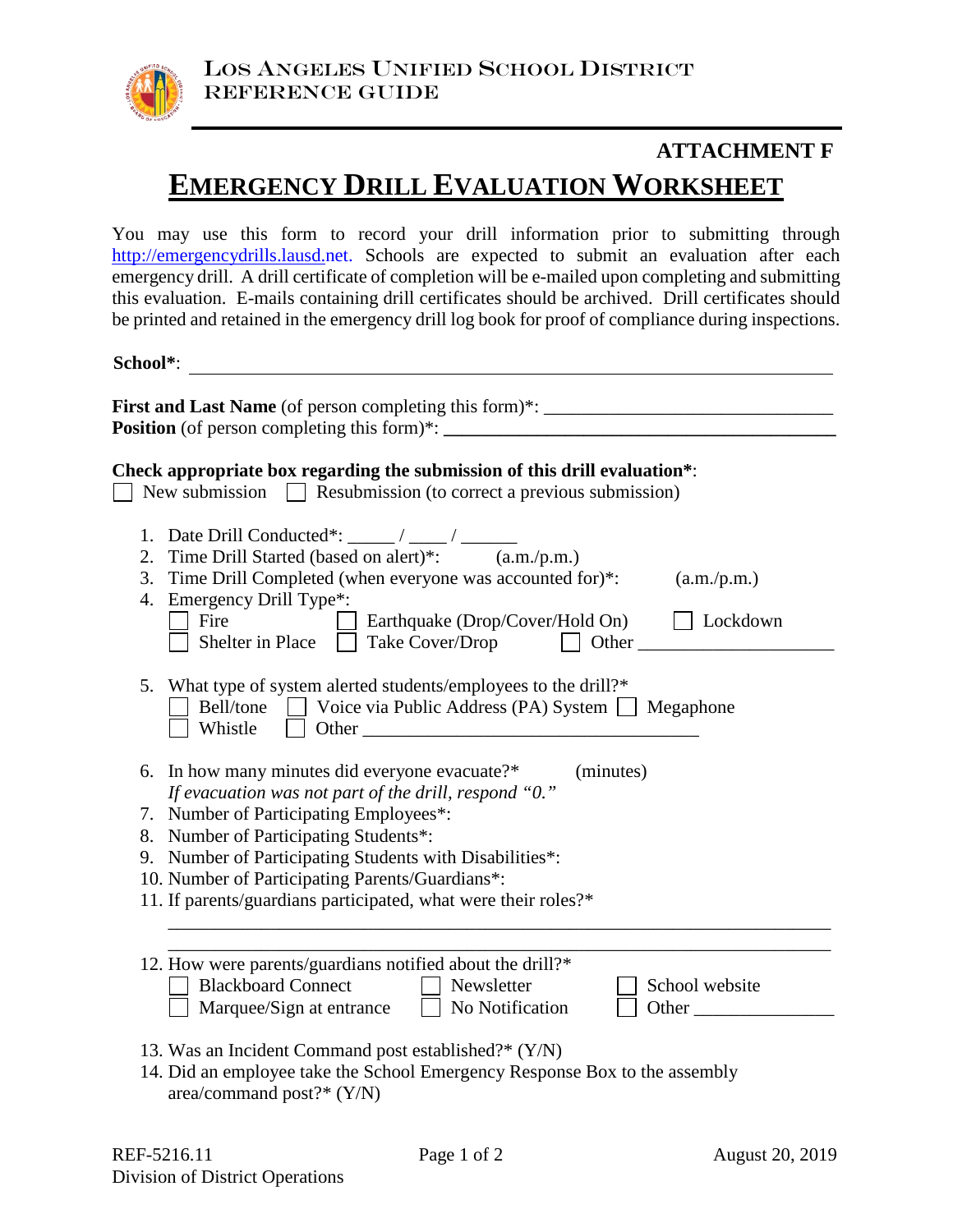

### **ATTACHMENT F**

15. How was the school's Integrated Safe School Plan (ISSP) used for the drill?\* (Check all that apply.)

Other \_\_\_\_\_\_\_\_\_\_\_\_\_\_\_\_\_\_\_\_\_\_\_\_\_\_\_\_\_\_\_\_\_\_\_\_\_\_\_\_\_\_\_\_\_\_\_\_\_\_\_\_\_\_\_\_\_\_\_\_\_\_\_

|  |  |  | During the planning of the dr |  |  |
|--|--|--|-------------------------------|--|--|
|  |  |  |                               |  |  |

During the planning of the drill  $\Box$  During the execution of the drill After the drill Did not use the ISSP

16. Comments Regarding the Use of the ISSP:

For 17 through 22, please rate the performance in each of the aspects specified. 1 is the lowest.

\_\_\_\_\_\_\_\_\_\_\_\_\_\_\_\_\_\_\_\_\_\_\_\_\_\_\_\_\_\_\_\_\_\_\_\_\_\_\_\_\_\_\_\_\_\_\_\_\_\_\_\_\_\_\_\_\_\_\_\_\_\_\_\_\_\_\_\_\_\_\_\_\_\_ \_\_\_\_\_\_\_\_\_\_\_\_\_\_\_\_\_\_\_\_\_\_\_\_\_\_\_\_\_\_\_\_\_\_\_\_\_\_\_\_\_\_\_\_\_\_\_\_\_\_\_\_\_\_\_\_\_\_\_\_\_\_\_\_\_\_\_\_\_\_\_\_\_\_ \_\_\_\_\_\_\_\_\_\_\_\_\_\_\_\_\_\_\_\_\_\_\_\_\_\_\_\_\_\_\_\_\_\_\_\_\_\_\_\_\_\_\_\_\_\_\_\_\_\_\_\_\_\_\_\_\_\_\_\_\_\_\_\_\_\_\_\_\_\_\_\_\_\_

|                                                          |  |  | N/A |
|----------------------------------------------------------|--|--|-----|
| 17. Execution of Emergency Procedures by Students*       |  |  |     |
| 18. Execution of Emergency Procedures by Employees*      |  |  |     |
| 19. Execution of Emergency Team Duties*                  |  |  |     |
| 20. Accounting for All Students, Employees and Others on |  |  |     |
| $Campus*$                                                |  |  |     |
| 21. Alert system*                                        |  |  |     |
| 22. Communications During the Drill*                     |  |  |     |

\_\_\_\_\_\_\_\_\_\_\_\_\_\_\_\_\_\_\_\_\_\_\_\_\_\_\_\_\_\_\_\_\_\_\_\_\_\_\_\_\_\_\_\_\_\_\_\_\_\_\_\_\_\_\_\_\_\_\_\_\_\_\_\_\_\_\_\_\_\_\_\_\_\_ \_\_\_\_\_\_\_\_\_\_\_\_\_\_\_\_\_\_\_\_\_\_\_\_\_\_\_\_\_\_\_\_\_\_\_\_\_\_\_\_\_\_\_\_\_\_\_\_\_\_\_\_\_\_\_\_\_\_\_\_\_\_\_\_\_\_\_\_\_\_\_\_\_\_ \_\_\_\_\_\_\_\_\_\_\_\_\_\_\_\_\_\_\_\_\_\_\_\_\_\_\_\_\_\_\_\_\_\_\_\_\_\_\_\_\_\_\_\_\_\_\_\_\_\_\_\_\_\_\_\_\_\_\_\_\_\_\_\_\_\_\_\_\_\_\_\_\_\_

\_\_\_\_\_\_\_\_\_\_\_\_\_\_\_\_\_\_\_\_\_\_\_\_\_\_\_\_\_\_\_\_\_\_\_\_\_\_\_\_\_\_\_\_\_\_\_\_\_\_\_\_\_\_\_\_\_\_\_\_\_\_\_\_\_\_\_\_\_\_\_\_\_\_ \_\_\_\_\_\_\_\_\_\_\_\_\_\_\_\_\_\_\_\_\_\_\_\_\_\_\_\_\_\_\_\_\_\_\_\_\_\_\_\_\_\_\_\_\_\_\_\_\_\_\_\_\_\_\_\_\_\_\_\_\_\_\_\_\_\_\_\_\_\_\_\_\_\_ \_\_\_\_\_\_\_\_\_\_\_\_\_\_\_\_\_\_\_\_\_\_\_\_\_\_\_\_\_\_\_\_\_\_\_\_\_\_\_\_\_\_\_\_\_\_\_\_\_\_\_\_\_\_\_\_\_\_\_\_\_\_\_\_\_\_\_\_\_\_\_\_\_\_

\_\_\_\_\_\_\_\_\_\_\_\_\_\_\_\_\_\_\_\_\_\_\_\_\_\_\_\_\_\_\_\_\_\_\_\_\_\_\_\_\_\_\_\_\_\_\_\_\_\_\_\_\_\_\_\_\_\_\_\_\_\_\_\_\_\_\_\_\_\_\_\_\_\_ \_\_\_\_\_\_\_\_\_\_\_\_\_\_\_\_\_\_\_\_\_\_\_\_\_\_\_\_\_\_\_\_\_\_\_\_\_\_\_\_\_\_\_\_\_\_\_\_\_\_\_\_\_\_\_\_\_\_\_\_\_\_\_\_\_\_\_\_\_\_\_\_\_\_ \_\_\_\_\_\_\_\_\_\_\_\_\_\_\_\_\_\_\_\_\_\_\_\_\_\_\_\_\_\_\_\_\_\_\_\_\_\_\_\_\_\_\_\_\_\_\_\_\_\_\_\_\_\_\_\_\_\_\_\_\_\_\_\_\_\_\_\_\_\_\_\_\_\_

- 23. Did the School Safety Committee and/or Emergency Team Leaders debrief after the drill?\*  $(Y/N)$
- 24. List the top lesson learned from this drill and how it will be addressed.\*
- 25. What District training support would improve emergency drills and/or preparedness?
- 26. Additional Comments:

\* Response required

Questions can be directed to [emergencyservices@lausd.net](mailto:emergencyservices@lausd.net) or 213-241-5337. This form may also be downloaded at<http://achieve.lausd.net/>emergencyservices.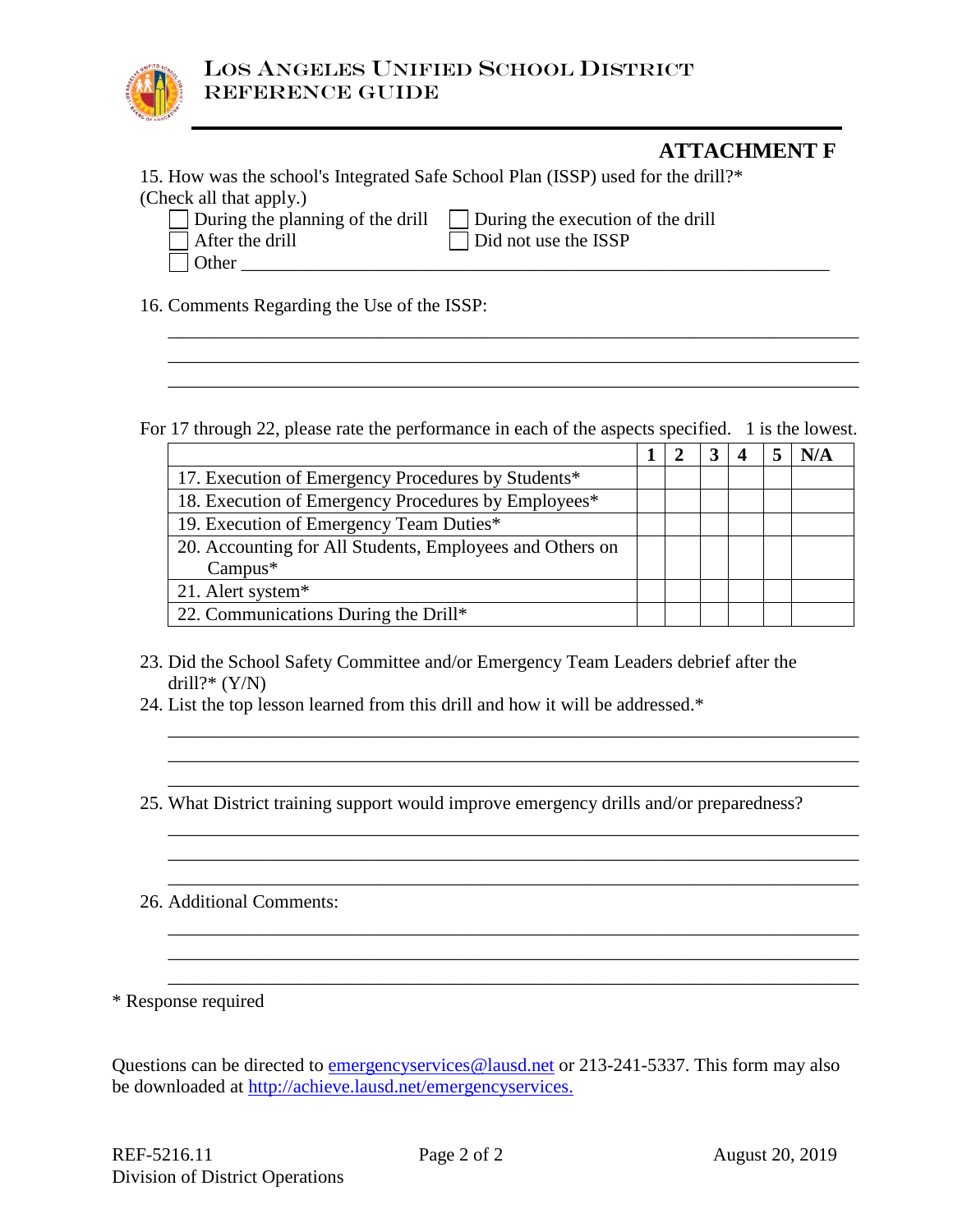

# **Los Angeles Unified School District Division of District Operations**

### **EMERGENCY RESPONSE TEAM LOG**

School: \_\_\_\_\_\_\_\_\_\_\_\_\_\_\_\_\_\_\_\_\_\_\_\_\_\_\_\_\_\_\_\_\_\_\_\_\_ Date: \_\_\_\_\_\_\_\_\_\_\_\_\_\_\_\_\_\_\_\_\_\_\_\_\_\_\_\_\_\_

Team: \_\_\_\_\_\_\_\_\_\_\_\_\_\_\_\_\_\_\_\_\_\_\_\_\_\_\_\_\_\_\_\_\_\_\_\_\_\_ Team Leader: \_\_\_\_\_\_\_\_\_\_\_\_\_\_\_\_\_\_\_\_\_\_\_

Directions: Keep a chronological record of all pertinent information.

| <b>Date</b> | Time | <b>Important Information/Action Taken</b> |
|-------------|------|-------------------------------------------|
|             |      |                                           |
|             |      |                                           |
|             |      |                                           |
|             |      |                                           |
|             |      |                                           |
|             |      |                                           |
|             |      |                                           |
|             |      |                                           |
|             |      |                                           |
|             |      |                                           |
|             |      |                                           |
|             |      |                                           |
|             |      |                                           |
|             |      |                                           |
|             |      |                                           |

Retain a copy at the school site to document response/assistance.

**ATTACHMENT G**